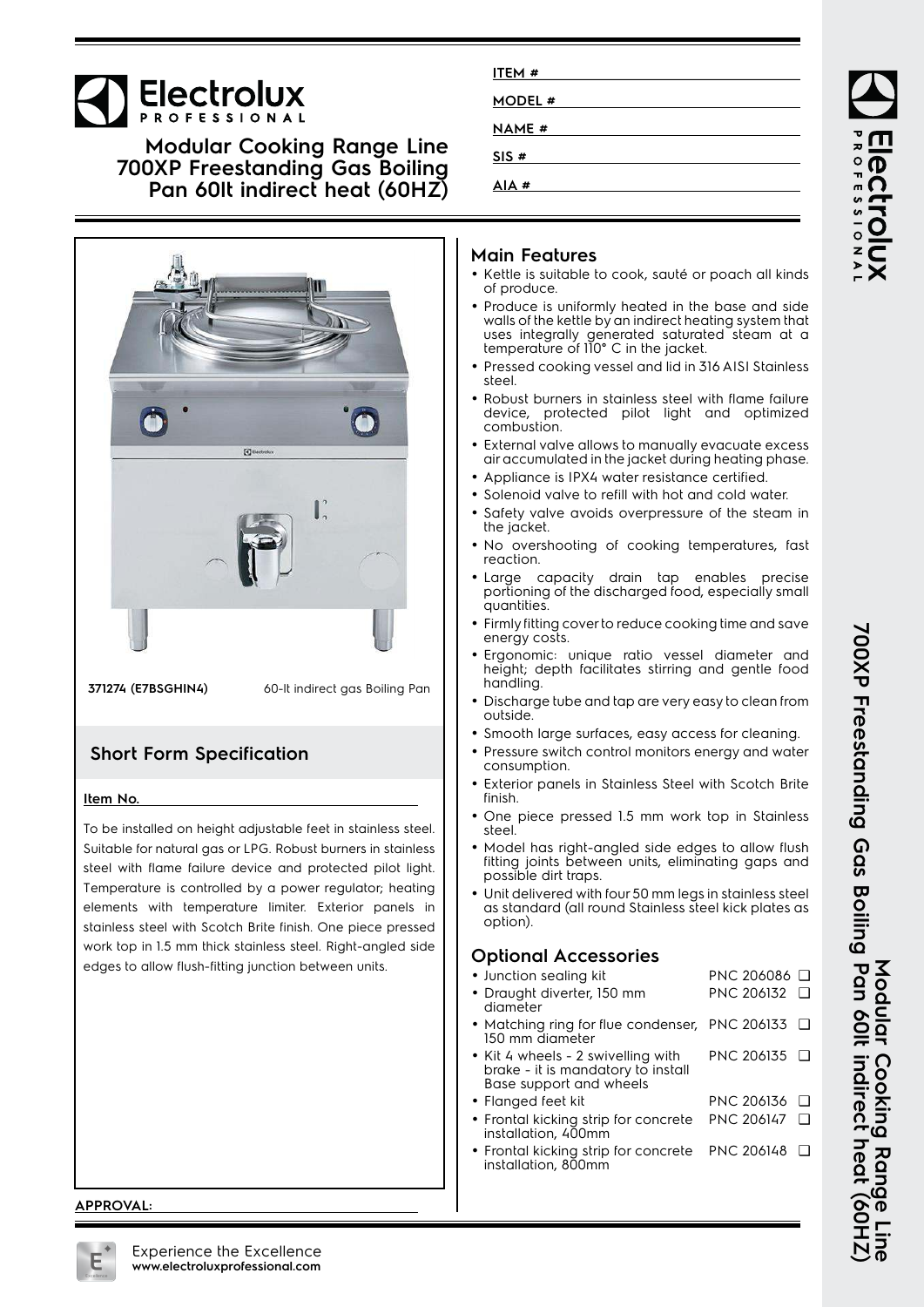

| • Frontal kicking strip for concrete<br>installation, 1000mm                     | PNC 206150        | ❏        |
|----------------------------------------------------------------------------------|-------------------|----------|
| • Frontal kicking strip for concrete<br>installation, 1200mm                     | <b>PNC 206151</b> | ❏        |
| • Frontal kicking strip for concrete<br>installation, 1600mm                     | <b>PNC 206152</b> | ◻        |
| • Frontal kicking strip, 800mm (not for<br>refr-freezer base)                    | <b>PNC 206176</b> | ◻        |
| • Frontal kicking strip, 1000mm (not for<br>refr-freezer base)                   | PNC 206177        | <b>□</b> |
| • Frontal kicking strip, 1200mm (not for<br>refr-freezer base)                   | PNC 206178        | ❏        |
| • Frontal kicking strip, 1600mm (not for<br>refr-freezer base)                   | PNC 206179        | $\Box$   |
| • Kit 4 feet for concrete installation (not<br>for 900 line free standing grill) | <b>PNC 206210</b> | ❏        |
| • Flue condenser for 1 module, 150 mm<br>diameter                                | <b>PNC 206246</b> | ◻        |
| • Pair of side kicking strips                                                    | PNC 206249        | ◻        |
| • Pair of side kicking strips for concrete<br>installation                       | PNC 206265        | $\Box$   |
| • Chimney upstand, 800mm                                                         | PNC 206304        | ❏        |
| Right and left side handrails<br>٠                                               | PNC 206307        | $\Box$   |
| • Back handrail 800 mm                                                           | PNC 206308        | $\Box$   |
| • Base support for feet or wheels -<br>400mm (700/900)                           | PNC 206366        | $\Box$   |
| • Base support for feet or wheels -<br>800mm (700/900)                           | PNC 206367        | ◻        |
| • Base support for feet or wheels -<br>1200mm (700/900)                          | <b>PNC 206368</b> | ❏        |
| • Base support for feet or wheels -<br>1600mm (700/900)                          | <b>PNC 206369</b> | ❏        |
| • Base support for feet or wheels -<br>2000mm (700/900)                          | <b>PNC 206370</b> | ❏        |
| • Rear paneling - 800mm (700/900)                                                | PNC 206374        | ❏        |
| • Rear paneling - 1000mm (700/900)                                               | PNC 206375        | $\Box$   |
| • Rear paneling - 1200mm (700/900)                                               | PNC 206376        | ❏        |
| • 2 side covering panels for free standing<br>appliances                         | <b>PNC 216000</b> | $\Box$   |
| • Frontal handrail, 800mm                                                        | PNC 216047        | ❏        |
| • Frontal handrail, 1200mm                                                       | <b>PNC 216049</b> | $\Box$   |
| • Large handrail - portioning shelf,<br>800mm                                    | PNC 216186        | $\Box$   |
| • 1-section noodle basket for 60lt boiling<br>pans                               | <b>PNC 921626</b> | ❏        |
| $\bullet$ Trolley with lifting & removable tank                                  | <b>PNC 922403</b> | $\Box$   |
| • Measuring rod for 60 I Boiling Pan                                             | PNC 927000        | ◻        |
| • Pressure regulator for gas units                                               | PNC 927225        | $\Box$   |